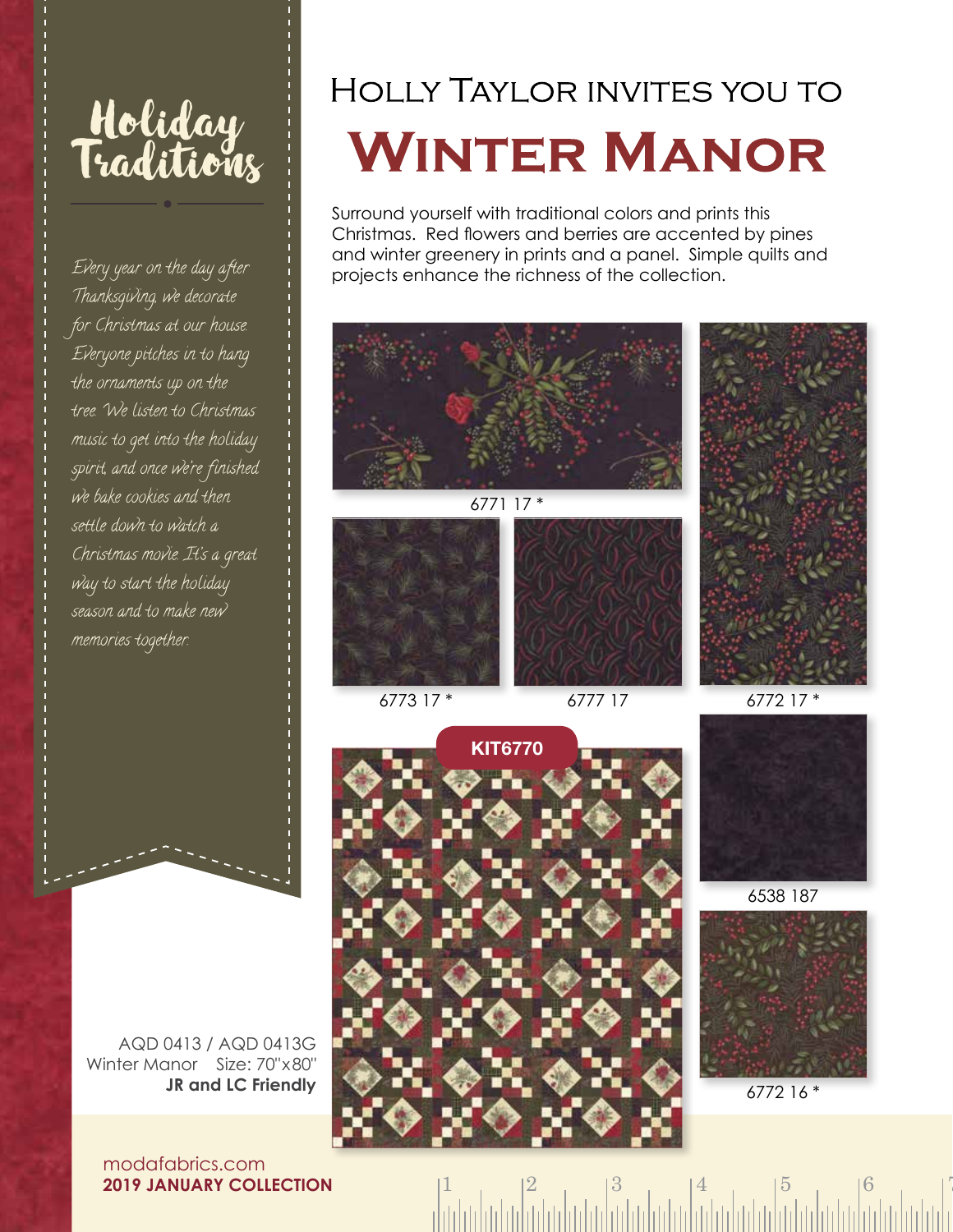

6770 17 \* Image reduced to 30% Panel measures 24"x44". Each block measures approx. 6.75"x6".



**Winter Manor Holly Taylor** JUNE DELIVERY







6773 16 \* 6775 16









6773 14 \* 6776 13



6772 14 6771 14 \* 6538 184

## $7 \t| 8 \t| 9 \t| 10 \t| 11 \t| 12$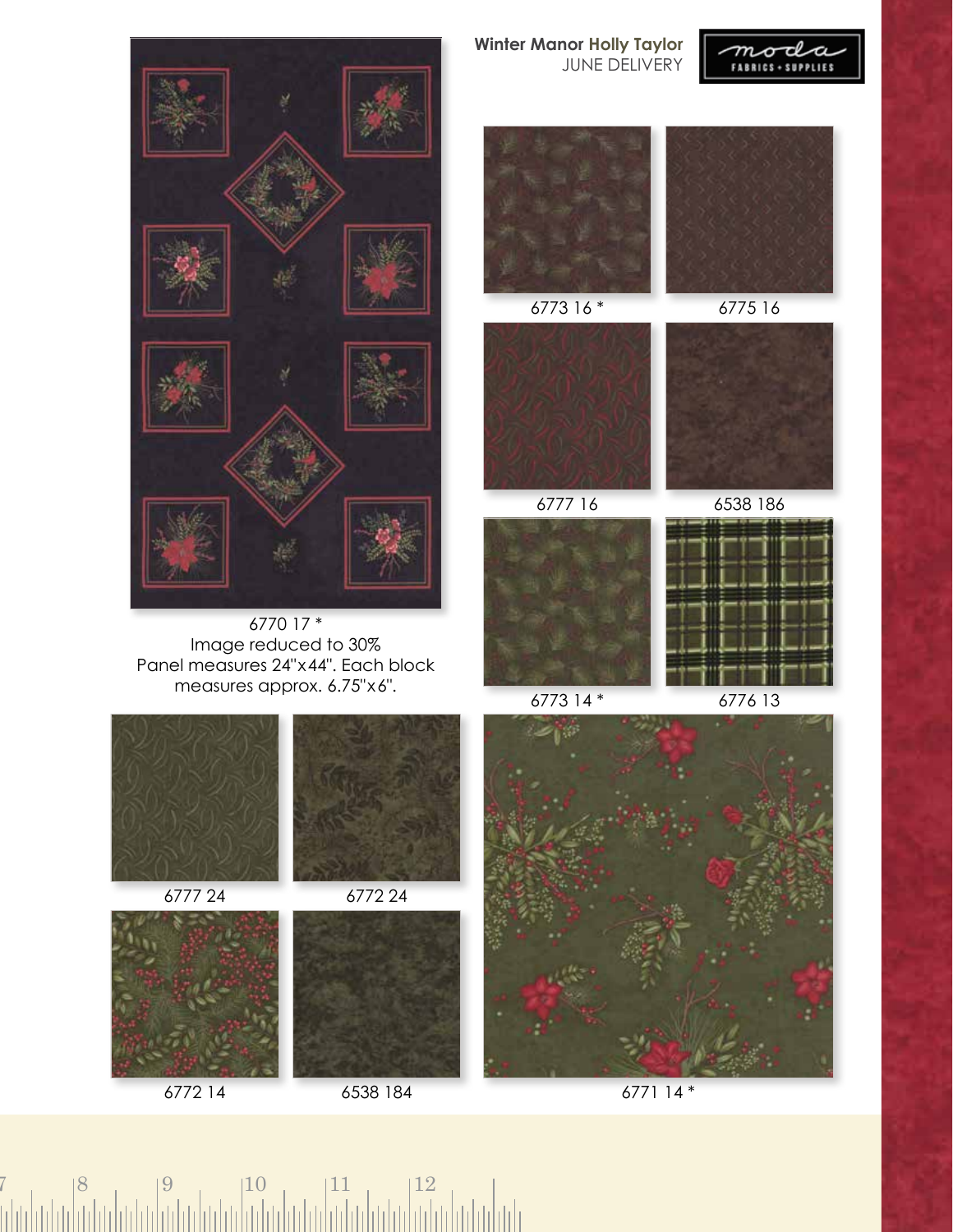



**WINTER MANOR BOOK**

Image reduced to 30% Panel measures 24"x44" Each block measures approx. 6.75"x6".





6538 185 6776 15 \*



AQD 0413 / AQD 0413G Winter Manor White Out Size: 62"x82" **F8 Friendly**

> AQD 0413 / AQD 0413G Winter Manor All Bundled Up Size: 69"x78" **F8 Friendly**



AQD 0413 / AQD 0413G Winter Manor Cabin Fever Size: 18"x36"



6772 15 \*

 $1 \t| 2 \t| 3 \t| 4 \t| 5 \t| 6$ 

modafabrics.com **2018 JANUARY COLLECTION**